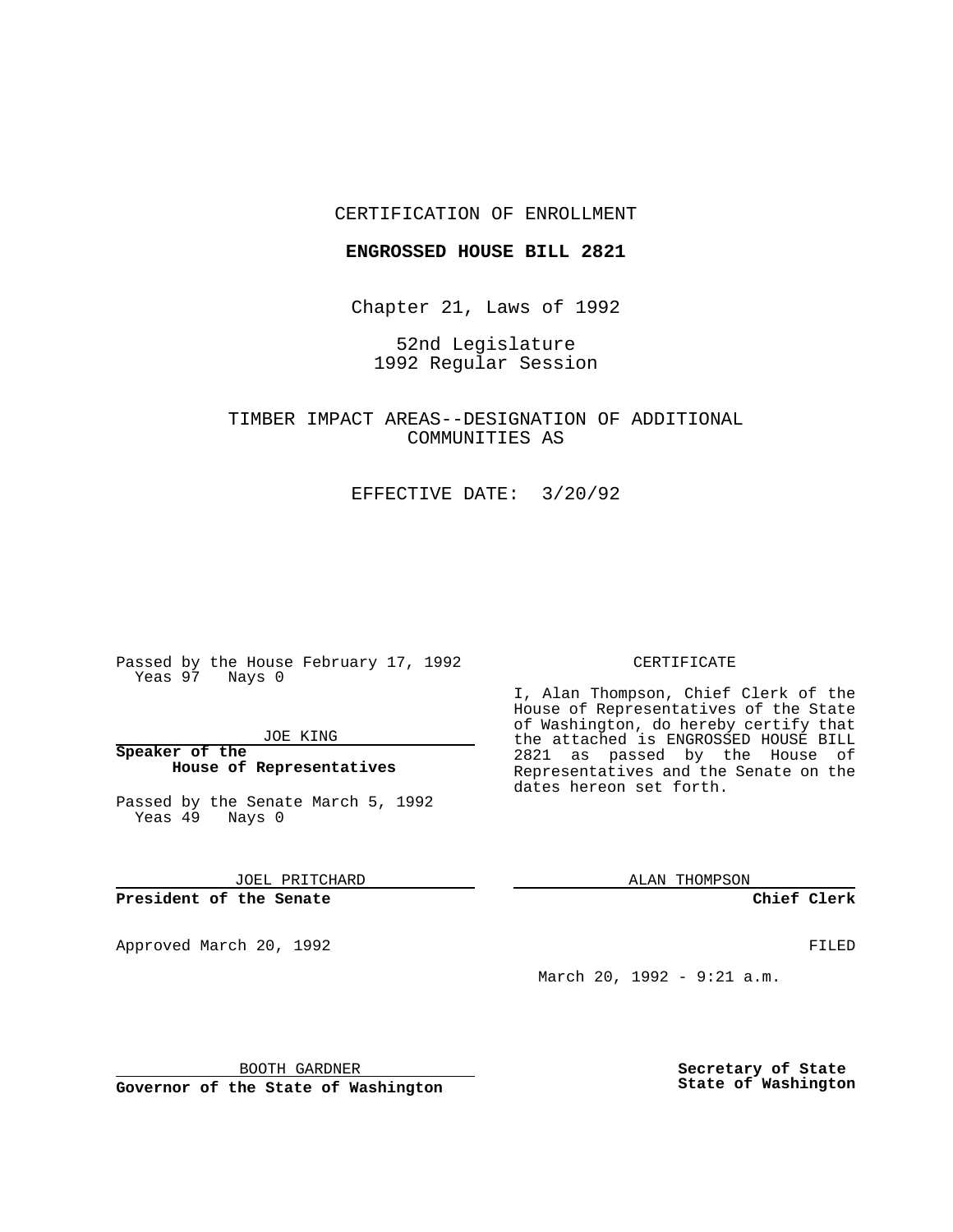# **ENGROSSED HOUSE BILL 2821** \_\_\_\_\_\_\_\_\_\_\_\_\_\_\_\_\_\_\_\_\_\_\_\_\_\_\_\_\_\_\_\_\_\_\_\_\_\_\_\_\_\_\_\_\_\_\_

\_\_\_\_\_\_\_\_\_\_\_\_\_\_\_\_\_\_\_\_\_\_\_\_\_\_\_\_\_\_\_\_\_\_\_\_\_\_\_\_\_\_\_\_\_\_\_

Passed Legislature - 1992 Regular Session

# **State of Washington 52nd Legislature 1992 Regular Session**

**By** Representatives Jones, Bowman, Kremen, Wynne, Rayburn, Hargrove, Basich, Scott, Ogden, Morris, Riley, Haugen, Sheldon, Rasmussen, J. Kohl, Franklin, Brekke and Brumsickle

Read first time 01/28/92. Referred to Committee on Trade & Economic Development.

 AN ACT Relating to designating certain communities as additional timber impact areas; amending RCW 50.70.010, 43.31.601, 43.160.020, 43.20A.750, 28B.80.570, and 70.47.115; amending 1991 c 314 s 26 (uncodified); reenacting and amending RCW 28B.50.030; and declaring an emergency.

6 BE IT ENACTED BY THE LEGISLATURE OF THE STATE OF WASHINGTON:

7 **Sec. 1.** RCW 50.70.010 and 1991 c 315 s 5 are each amended to read 8 as follows:

9 Unless the context clearly requires otherwise, the definitions in 10 this section apply throughout this chapter.

11 (1) "Department" means the employment security department.

12 (2) "Dislocated forest products worker" means a forest products 13 worker who: (a)(i) Has been terminated or received notice of 14 termination from employment and is unlikely to return to employment in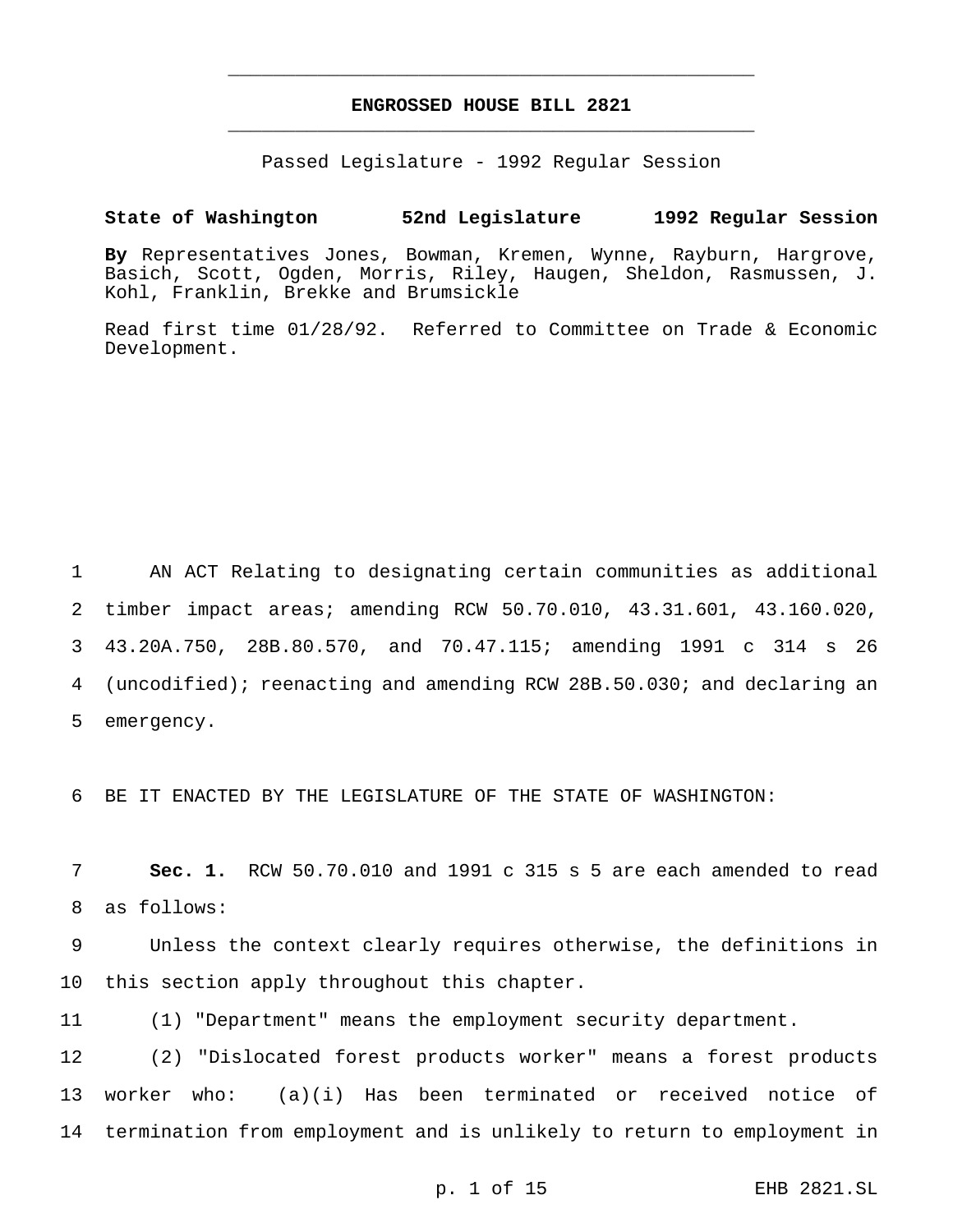the individual's principal occupation or previous industry because of a diminishing demand for his or her skills in that occupation or industry; or (ii) is self-employed and has been displaced from his or her business because of the diminishing demand for the business's services or goods; and (b) at the time of last separation from employment, resided in or was employed in a timber impact area.

 (3) "Forest products worker" means a worker in the forest products industries affected by the reduction of forest fiber enhancement, transportation, or production. The workers included within this definition shall be determined by the employment security department, but shall include workers employed in the industries assigned the major group standard industrial classification codes "24" and "26" and the industries involved in the harvesting and management of logs, transportation of logs and wood products, processing of wood products, and the manufacturing and distribution of wood processing and logging equipment. The commissioner may adopt rules further interpreting these definitions. For the purposes of this subsection, "standard industrial classification code" means the code identified in RCW 50.29.025(6)(c). (4) "Program" means the employment and career orientation program for dislocated forest products workers administered by the employment

 security department in conjunction with the department of natural resources.

(5) "Enrollee" means any person enrolled in the program.

(6) "Project" means the natural resource worker project.

25 (7) "Timber impact area" means:

  $(a)$   $A$  county having a population of less than five hundred thousand, or a city or town located within a county having a population of less than five hundred thousand, and meeting two of the following three criteria, as determined by the employment security department, 30 for the most recent year such data is available:  $((+a))$  (i) A lumber EHB 2821.SL p. 2 of 15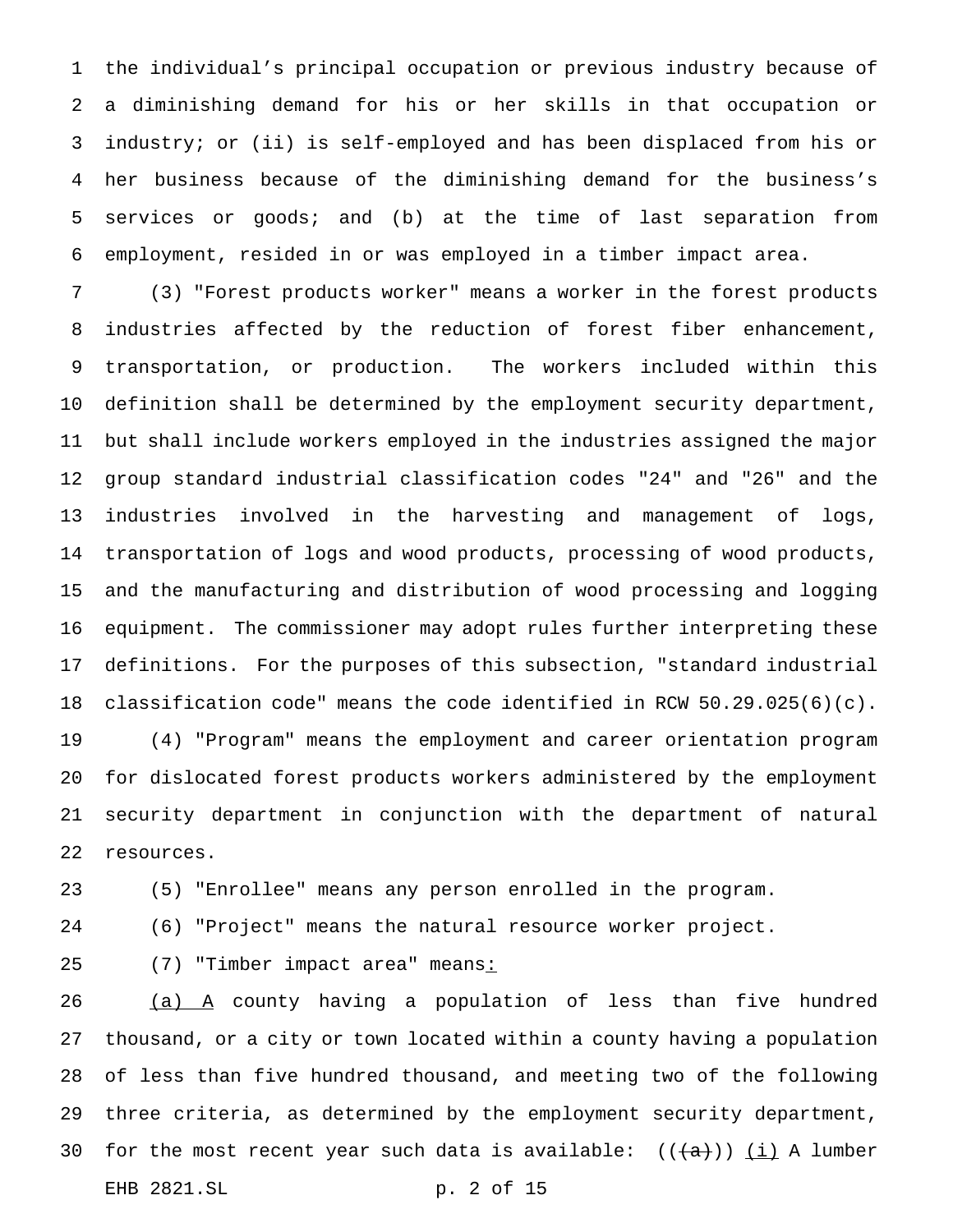and wood products employment location quotient at or above the state 2 average;  $((+b))$  (ii) projected or actual direct lumber and wood products job losses of one hundred positions or more, except counties having a population greater than two hundred thousand but less than five hundred thousand must have direct lumber and wood products job 6 losses of one thousand positions or more; or  $((+e))$  (iii) an annual 7 unemployment rate twenty percent or more above the state average; or (b) Additional communities as the economic recovery coordinating board, established in RCW 43.31.631, designates based on a finding by the board that each designated community is socially and economically integrated with areas that meet the definition of a timber impact area under (a) of this subsection.

 **Sec. 2.** RCW 43.31.601 and 1991 c 314 s 2 are each amended to read as follows:

For the purposes of RCW 43.31.601 through 43.31.661:

(1) "Board" means the economic recovery coordination board;

17 (2) "Timber impact area" means:

 $(a)$   $A$  county having a population of less than five hundred thousand, or a city or town located within a county having a population of less than five hundred thousand, and meeting two of the following three criteria, as determined by the employment security department, 22 for the most recent year such data is available:  $((+a))$  (i) A lumber and wood products employment location quotient at or above the state 24 average;  $((+b))$  (ii) projected or actual direct lumber and wood products job losses of one hundred positions or more, except counties having a population greater than two hundred thousand but less than five hundred thousand must have direct lumber and wood products job 28 losses of one thousand positions or more; or  $((e+))$  (iii) an annual 29 unemployment rate twenty percent or more above the state average; or

p. 3 of 15 EHB 2821.SL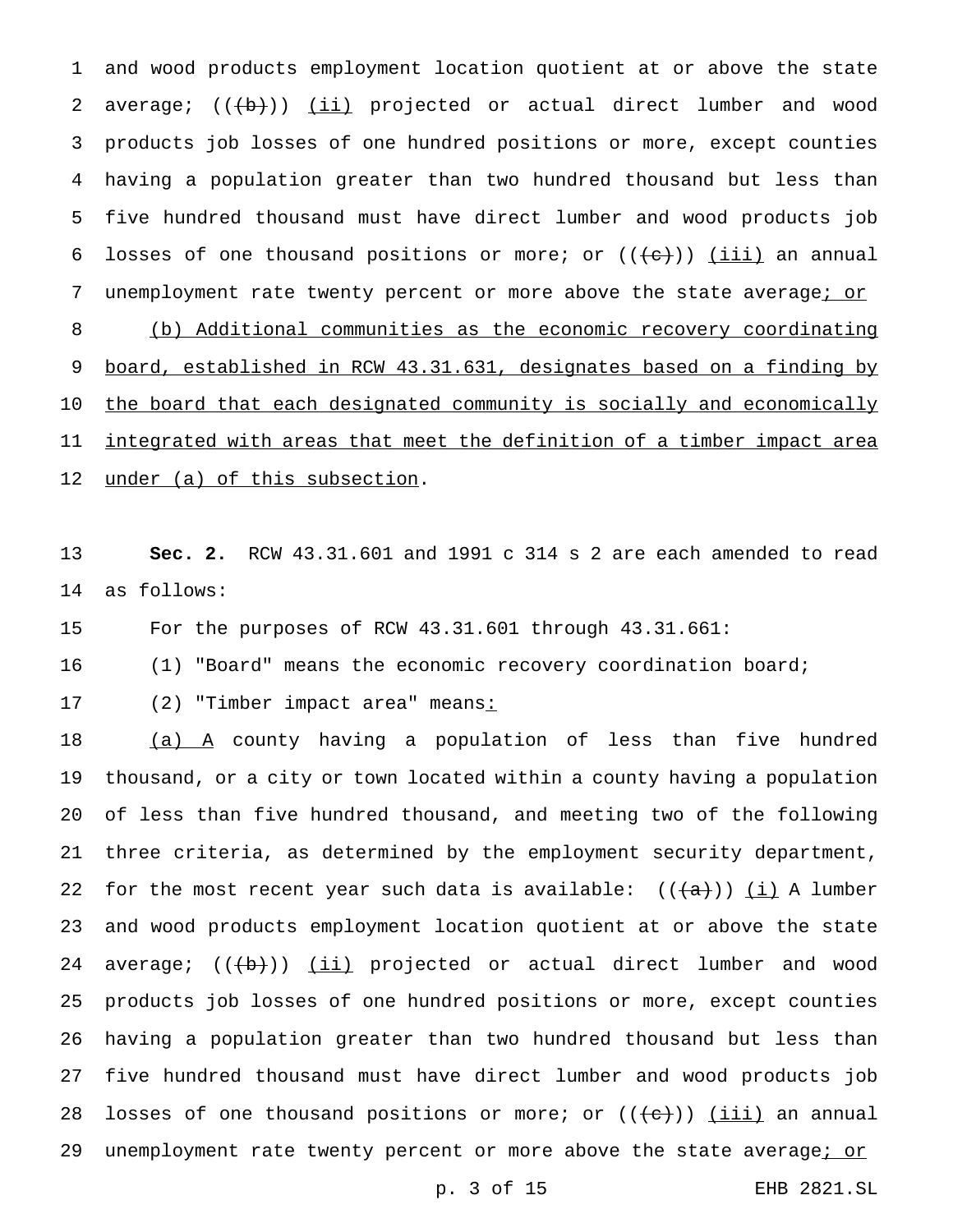(b) Additional communities as the economic recovery coordinating board, established in RCW 43.31.631, designates based on a finding by the board that each designated community is socially and economically integrated with areas that meet the definition of a timber impact area under (a) of this subsection.

 **Sec. 3.** RCW 43.160.020 and 1991 c 314 s 22 are each amended to read as follows:

 Unless the context clearly requires otherwise, the definitions in this section apply throughout this chapter.

(1) "Board" means the community economic revitalization board.

 (2) "Bond" means any bond, note, debenture, interim certificate, or other evidence of financial indebtedness issued by the board pursuant to this chapter.

 (3) "Department" means the department of trade and economic development or its successor with respect to the powers granted by this chapter.

 (4) "Financial institution" means any bank, savings and loan association, credit union, development credit corporation, insurance company, investment company, trust company, savings institution, or other financial institution approved by the board and maintaining an office in the state.

 (5) "Industrial development facilities" means "industrial development facilities" as defined in RCW 39.84.020.

 (6) "Industrial development revenue bonds" means tax-exempt revenue bonds used to fund industrial development facilities.

 (7) "Local government" means any port district, county, city, or town.

 (8) "Sponsor" means any of the following entities which customarily provide service or otherwise aid in industrial or other financing and EHB 2821.SL p. 4 of 15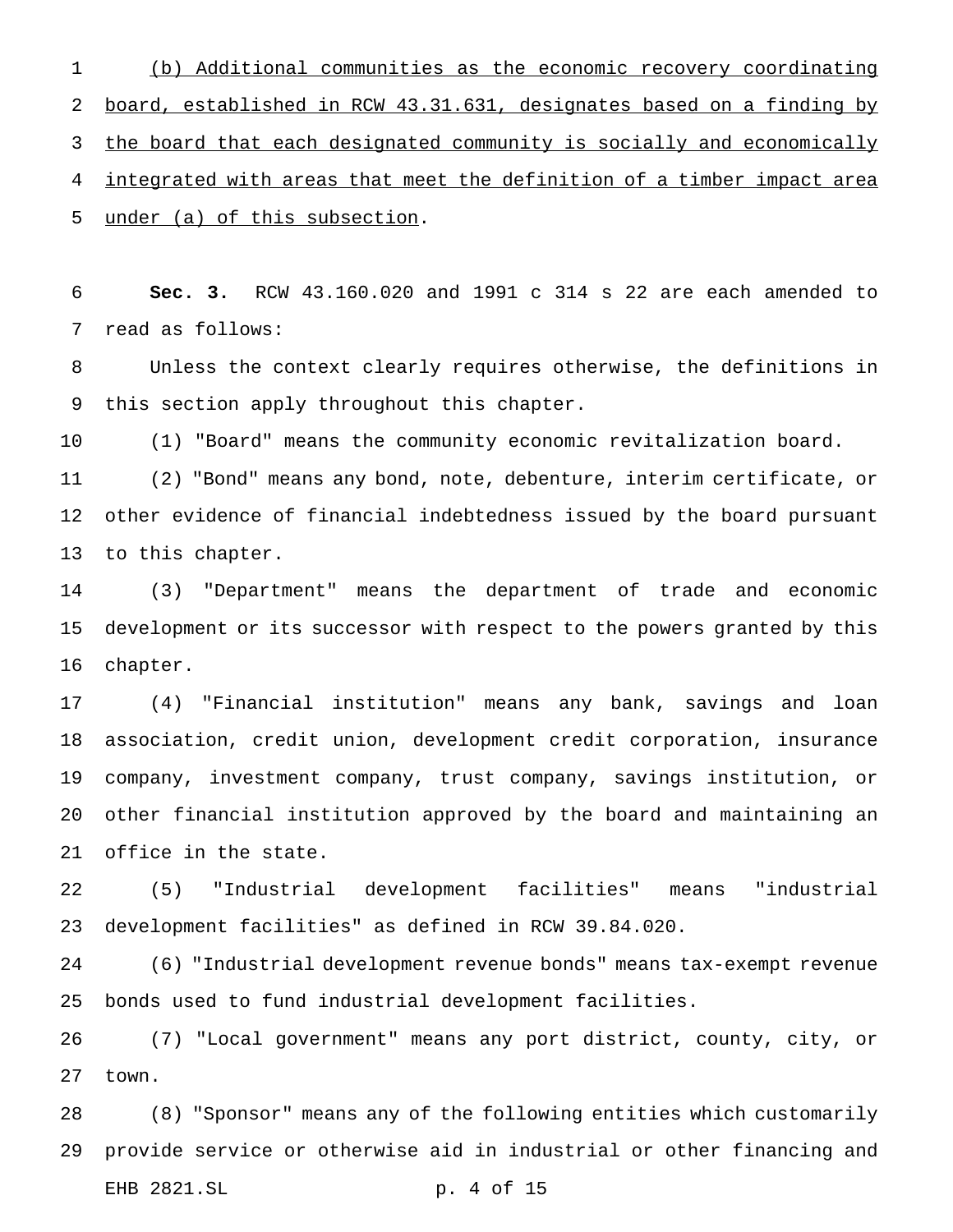are approved as a sponsor by the board: A bank, trust company, savings bank, investment bank, national banking association, savings and loan association, building and loan association, credit union, insurance company, or any other financial institution, governmental agency, or holding company of any entity specified in this subsection.

 (9) "Umbrella bonds" means industrial development revenue bonds from which the proceeds are loaned, transferred, or otherwise made available to two or more users under this chapter.

 (10) "User" means one or more persons acting as lessee, purchaser, mortgagor, or borrower under a financing document and receiving or applying to receive revenues from bonds issued under this chapter.

12 (11) "Timber impact area" means:

13 (a) A county having a population of less than five hundred thousand, or a city or town located within a county having a population of less than five hundred thousand, and meeting two of the following three criteria, as determined by the employment security department, 17 for the most recent year such data is available:  $((+a))$  (i) A lumber and wood products employment location quotient at or above the state 19 average;  $((+b))$  <u>(ii)</u> projected or actual direct lumber and wood products job losses of one hundred positions or more, except counties having a population greater than two hundred thousand but less than five hundred thousand must have direct lumber and wood products job 23 losses of one thousand positions or more; or  $((e+))$  (iii) an annual 24 unemployment rate twenty percent or more above the state average; or (b) Additional communities as the economic recovery coordinating board, established in RCW 43.31.631, designates based on a finding by

27 the board that each designated community is socially and economically

28 integrated with areas that meet the definition of a timber impact area

under (a) of this subsection.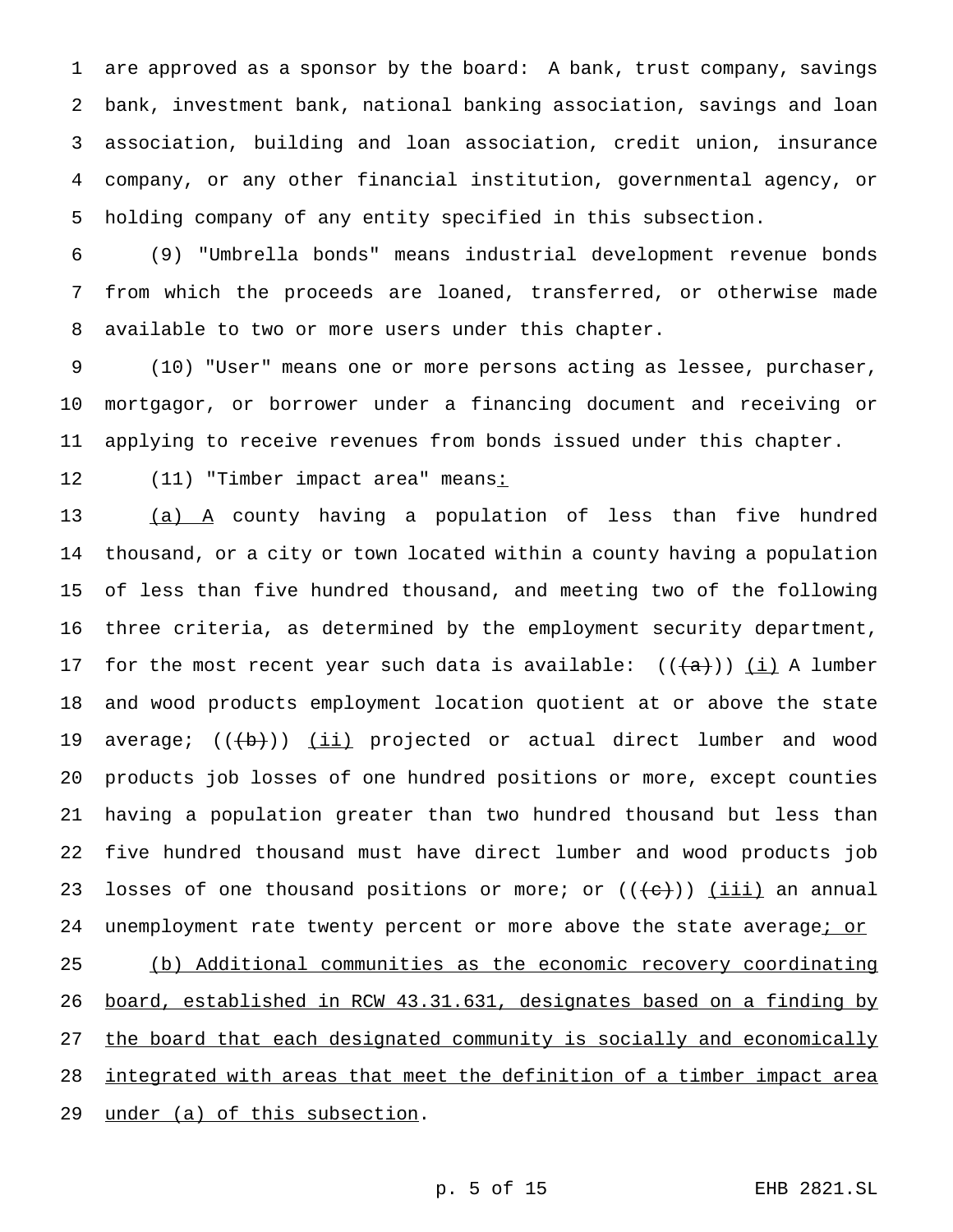**Sec. 4.** RCW 43.20A.750 and 1991 c 315 s 28 are each amended to read as follows:

 (1) The department of social and health services shall help families and workers in timber impact areas make the transition through economic difficulties and shall provide services to assist workers to gain marketable skills. The department, as a member of the agency timber task force and in consultation with the economic recovery coordination board, and, where appropriate, under an interagency agreement with the department of community development, shall provide grants through the office of the secretary for services to the unemployed in timber impact areas, including providing direct or referral services, establishing and operating service delivery programs, and coordinating delivery programs and delivery of services. These grants may be awarded for family support centers, reemployment centers, or other local service agencies.

 (2) The services provided through the grants may include, but need not be limited to: Credit counseling; social services including 18 marital counseling; psychotherapy or psychological counseling; mortgage foreclosures and utilities problems counseling; drug and alcohol abuse services; medical services; and residential heating and food acquisition.

 (3) Funding for these services shall be coordinated through the economic recovery coordination board which will establish a fund to provide child care assistance, mortgage assistance, and counseling which cannot be met through current programs. No funds shall be used for additional full-time equivalents for administering this section.

 (4)(a) Grants for family support centers are intended to provide support to families by responding to needs identified by the families and communities served by the centers. Services provided by family support centers may include parenting education, child development EHB 2821.SL p. 6 of 15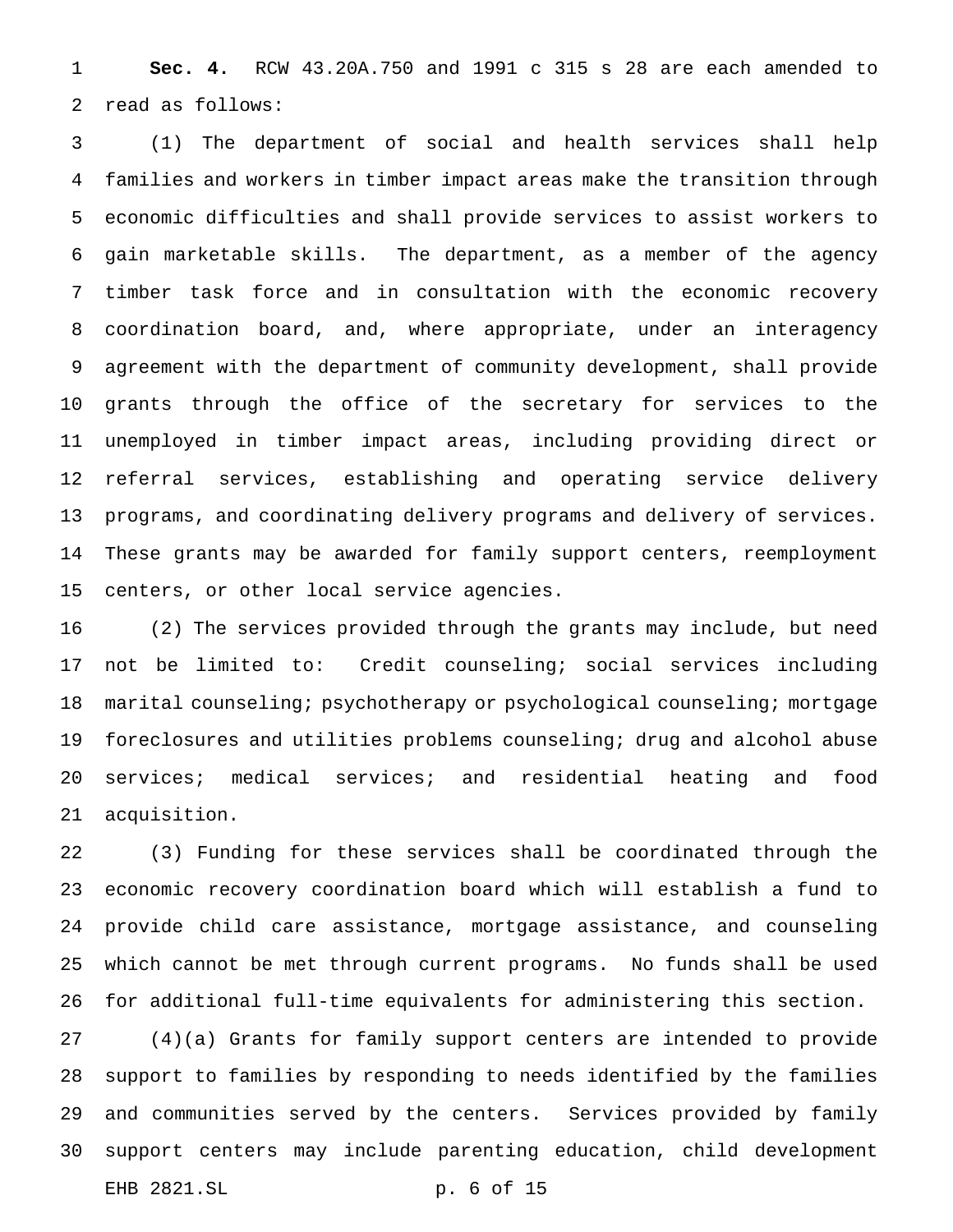assessments, health and nutrition education, counseling, and information and referral services. Such services may be provided directly by the center or through referral to other agencies participating in the interagency team.

 (b) The department shall consult with the council on child abuse or neglect regarding grants for family support centers.

7 (5) "Timber impact area" means:

 (a) A county having a population of less than five hundred thousand, or a city or town located within a county having a population of less than five hundred thousand, and meeting two of the following three criteria, as determined by the employment security department, 12 for the most recent year such data is available:  $((+a))$  (i) A lumber and wood products employment location quotient at or above the state 14 average;  $((+b))$  <u>(ii)</u> projected or actual direct lumber and wood products job losses of one hundred positions or more, except counties having a population greater than two hundred thousand but less than five hundred thousand must have direct lumber and wood products job 18 losses of one thousand positions or more; or  $((e+))$  (iii) an annual 19 unemployment rate twenty percent or more above the state average; or (b) Additional communities as the economic recovery coordinating board, established in RCW 43.31.631, designates based on a finding by 22 the board that each designated community is socially and economically 23 integrated with areas that meet the definition of a timber impact area 24 under (a) of this subsection.

 **Sec. 5.** RCW 28B.50.030 and 1991 c 315 s 15 and 1991 c 238 s 22 are each reenacted and amended to read as follows:

 As used in this chapter, unless the context requires otherwise, the term:

p. 7 of 15 EHB 2821.SL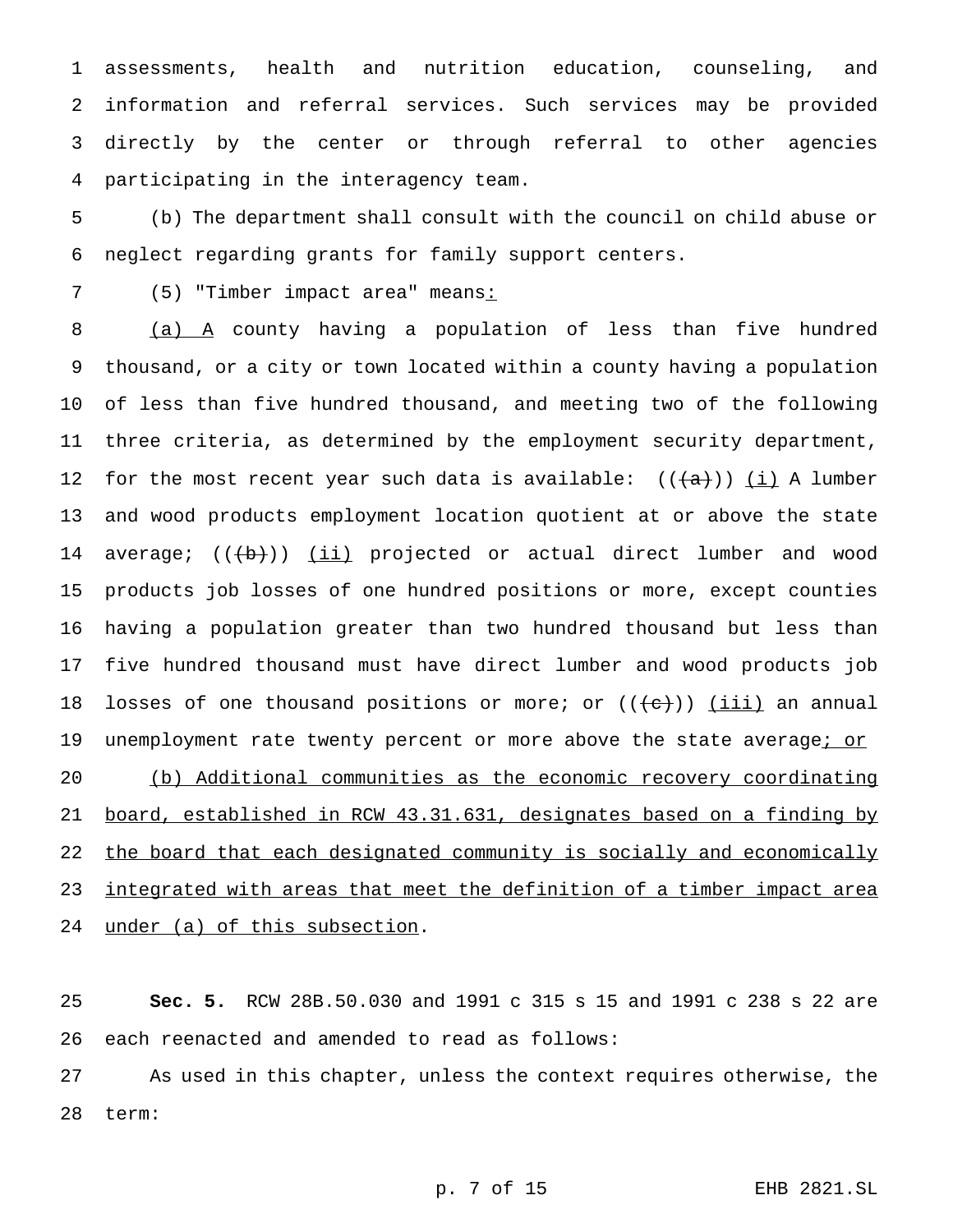(1) "System" shall mean the state system of community and technical colleges, which shall be a system of higher education.

 (2) "Board" shall mean the work force training and education coordinating board.

 (3) "College board" shall mean the state board for community and technical colleges created by this chapter.

 (4) "Director" shall mean the administrative director for the state system of community and technical colleges.

 (5) "District" shall mean any one of the community and technical college districts created by this chapter.

 (6) "Board of trustees" shall mean the local community and technical college board of trustees established for each college district within the state.

 (7) "Occupational education" shall mean that education or training that will prepare a student for employment that does not require a baccalaureate degree.

 (8) "K-12 system" shall mean the public school program including kindergarten through the twelfth grade.

 (9) "Common school board" shall mean a public school district board of directors.

 (10) "Community college" shall include those higher education institutions that conduct education programs under RCW 28B.50.020.

 (11) "Technical college" shall include those higher education institutions with the sole mission of conducting occupational education, basic skills, literacy programs, and offering on short notice, when appropriate, programs that meet specific industry needs. The programs of technical colleges shall include, but not be limited to, continuous enrollment, competency-based instruction, industry- experienced faculty, curriculum integrating vocational and basic skills education, and curriculum approved by representatives of employers and EHB 2821.SL p. 8 of 15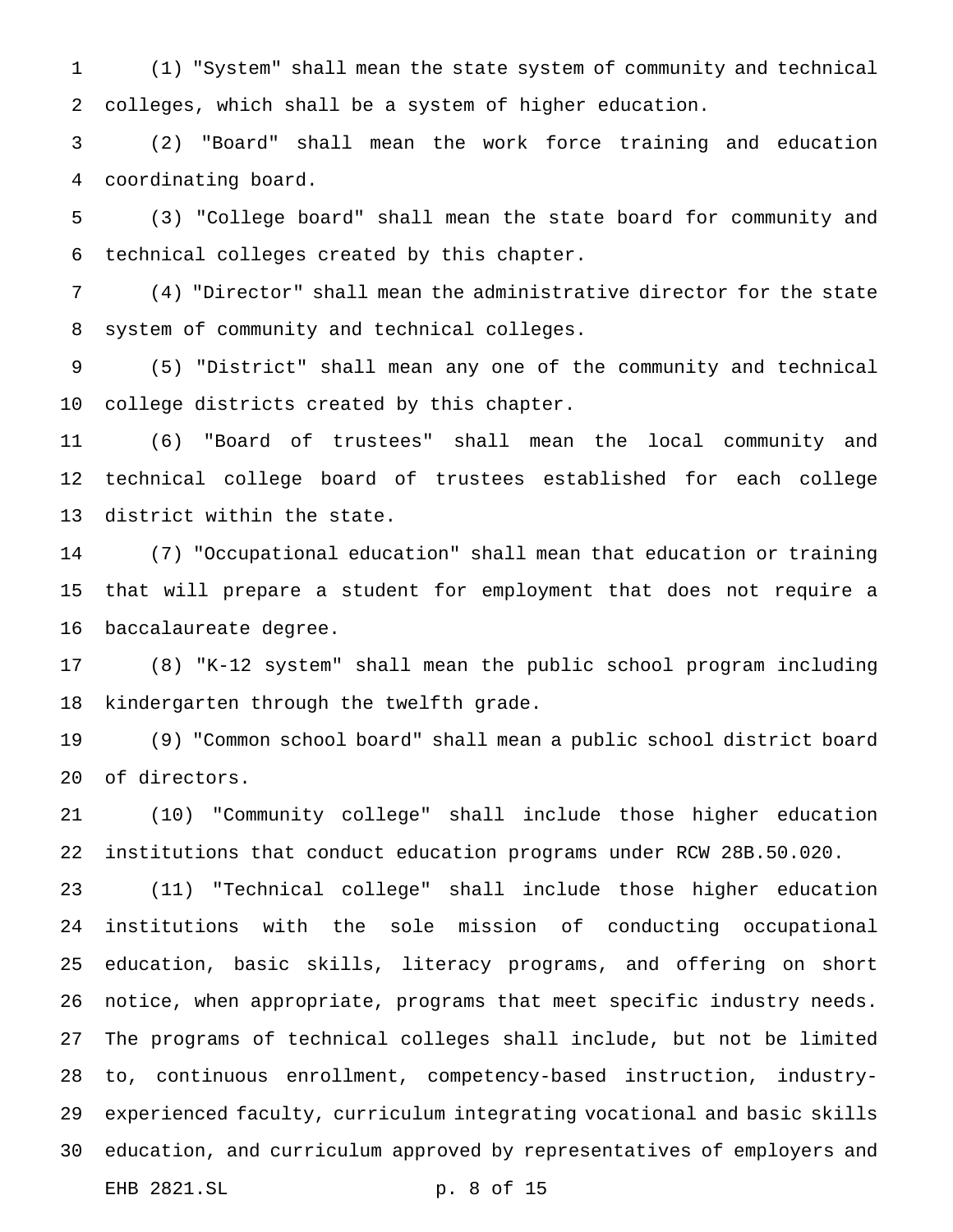labor. For purposes of this chapter, technical colleges shall include Lake Washington Vocational-Technical Institute, Renton Vocational- Technical Institute, Bates Vocational-Technical Institute, Clover Park Vocational Institute, and Bellingham Vocational-Technical Institute.

 (12) "Adult education" shall mean all education or instruction, including academic, vocational education or training, basic skills and literacy training, and "occupational education" provided by public educational institutions, including common school districts for persons who are eighteen years of age and over or who hold a high school diploma or certificate. However, "adult education" shall not include academic education or instruction for persons under twenty-one years of age who do not hold a high school degree or diploma and who are attending a public high school for the sole purpose of obtaining a high school diploma or certificate, nor shall "adult education" include education or instruction provided by any four year public institution of higher education.

 (13) "Dislocated forest product worker" shall mean a forest products worker who: (a)(i) Has been terminated or received notice of termination from employment and is unlikely to return to employment in the individual's principal occupation or previous industry because of a diminishing demand for his or her skills in that occupation or industry; or (ii) is self-employed and has been displaced from his or her business because of the diminishing demand for the business's services or goods; and (b) at the time of last separation from employment, resided in or was employed in a timber impact area.

 (14) "Forest products worker" shall mean a worker in the forest products industries affected by the reduction of forest fiber enhancement, transportation, or production. The workers included within this definition shall be determined by the employment security department, but shall include workers employed in the industries

p. 9 of 15 EHB 2821.SL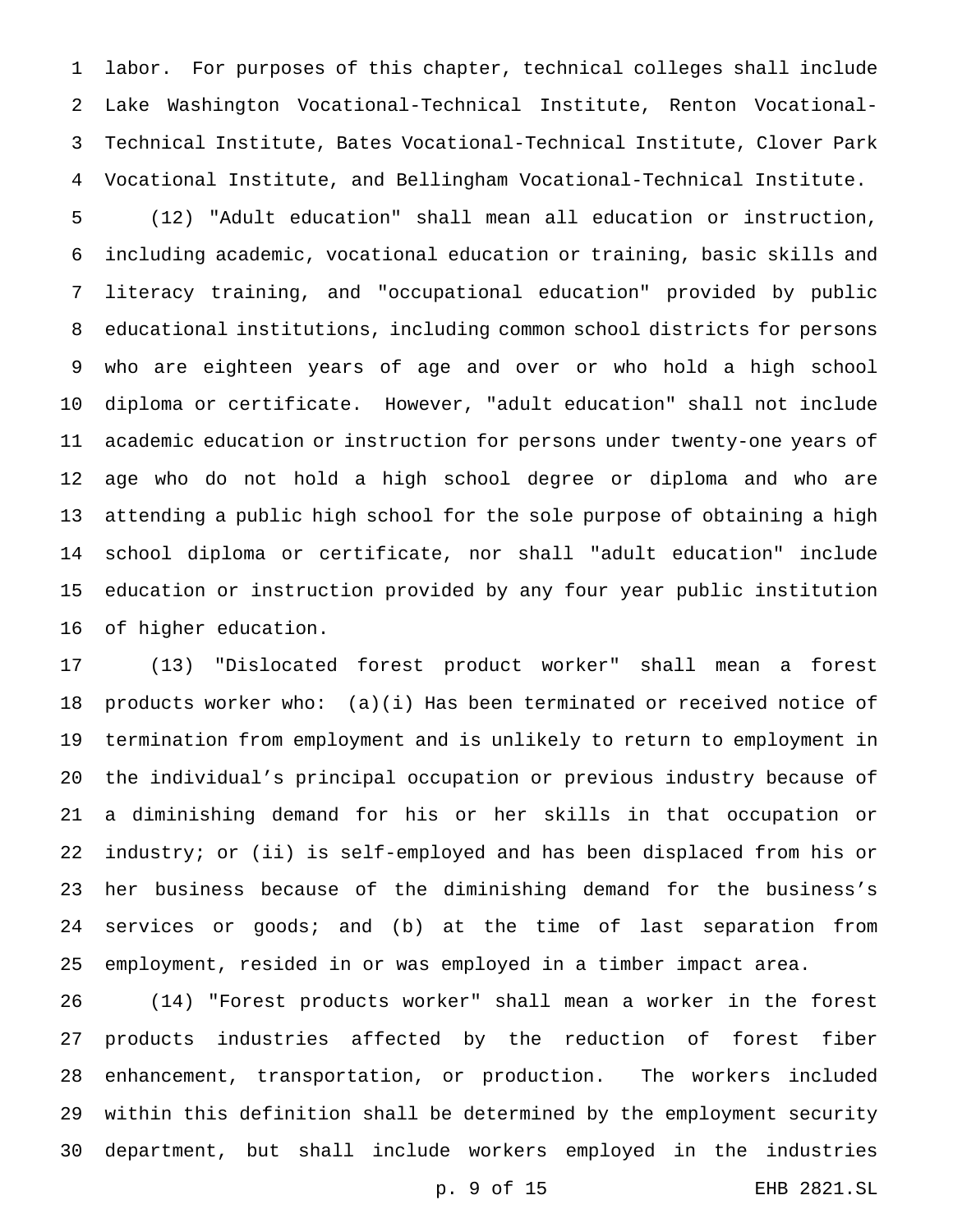assigned the major group standard industrial classification codes "24" and "26" and the industries involved in the harvesting and management of logs, transportation of logs and wood products, processing of wood products, and the manufacturing and distribution of wood processing and logging equipment. The commissioner may adopt rules further interpreting these definitions. For the purposes of this subsection, "standard industrial classification code" means the code identified in RCW 50.29.025(6)(c).

9 (15) "Timber impact area" shall mean:

10 (a) A county having a population of less than five hundred thousand, or a city or town located within a county having a population of less than five hundred thousand, and meeting two of the following three criteria, as determined by the employment security department, 14 for the most recent year such data is available:  $((+a+))$  (i) A lumber and wood products employment location quotient at or above the state 16 average;  $((+b))$  <u>(ii)</u> projected or actual direct lumber and wood products job losses of one hundred positions or more, except counties having a population greater than two hundred thousand but less than five hundred thousand must have direct lumber and wood products job 20 losses of one thousand positions or more; or  $((e+))$  (iii) an annual 21 unemployment rate twenty percent or more above the state average; or (b) Additional communities as the economic recovery coordinating board, established in RCW 43.31.631, designates based on a finding by 24 the board that each designated community is socially and economically 25 <u>integrated with areas that meet the definition of a timber impact area</u> under (a) of this subsection.

 **Sec. 6.** RCW 28B.80.570 and 1991 c 315 s 18 are each amended to read as follows:

EHB 2821.SL p. 10 of 15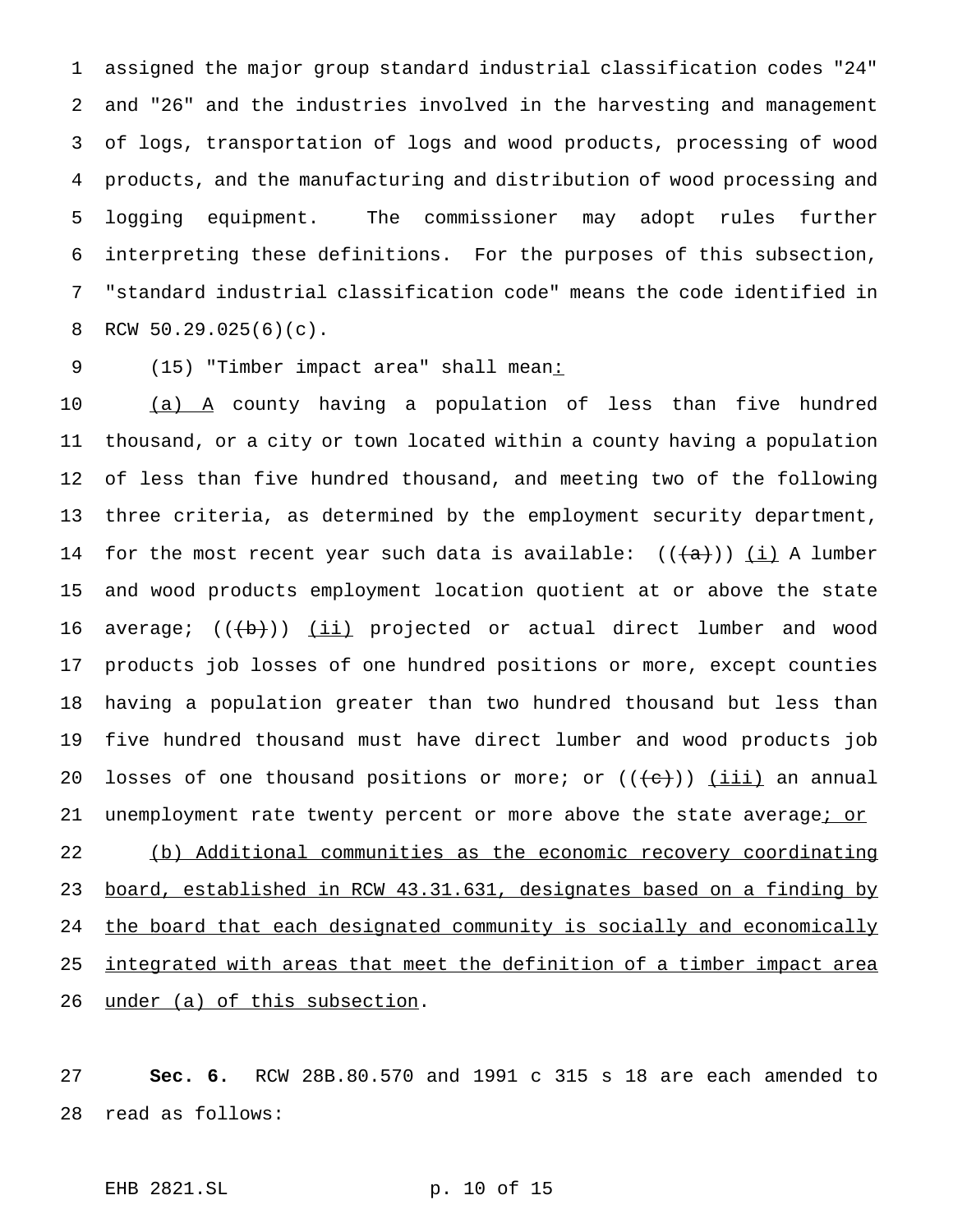Unless the context clearly requires otherwise, the definitions in this section apply throughout RCW 28B.80.575 through 28B.80.585.

(1) "Board" means the higher education coordinating board.

 (2) "Dislocated forest products worker" means a forest products worker who: (a)(i) Has been terminated or received notice of termination from employment and is unlikely to return to employment in the individual's principal occupation or previous industry because of a diminishing demand for his or her skills in that occupation or industry; or (ii) is self-employed and has been displaced from his or her business because of the diminishing demand for the business's services or goods; and (b) at the time of last separation from employment, resided in or was employed in a timber impact area.

 (3) "Forest products worker" means a worker in the forest products industries affected by the reduction of forest fiber enhancement, transportation, or production. The workers included within this definition shall be determined by the employment security department, but shall include workers employed in the industries assigned the major group standard industrial classification codes "24" and "26" and the industries involved in the harvesting and management of logs, transportation of logs and wood products, processing of wood products, and the manufacturing and distribution of wood processing and logging equipment. The commissioner may adopt rules further interpreting these definitions. For the purposes of this subsection, "standard industrial classification code" means the code identified in RCW 50.29.025(6)(c).

25 (4) "Timber impact area" means:

  $(a)$   $A$  county having a population of less than five hundred thousand, or a city or town located within a county having a population of less than five hundred thousand, and meeting two of the following three criteria, as determined by the employment security department, 30 for the most recent year such data is available:  $((+a+))$  (i) A lumber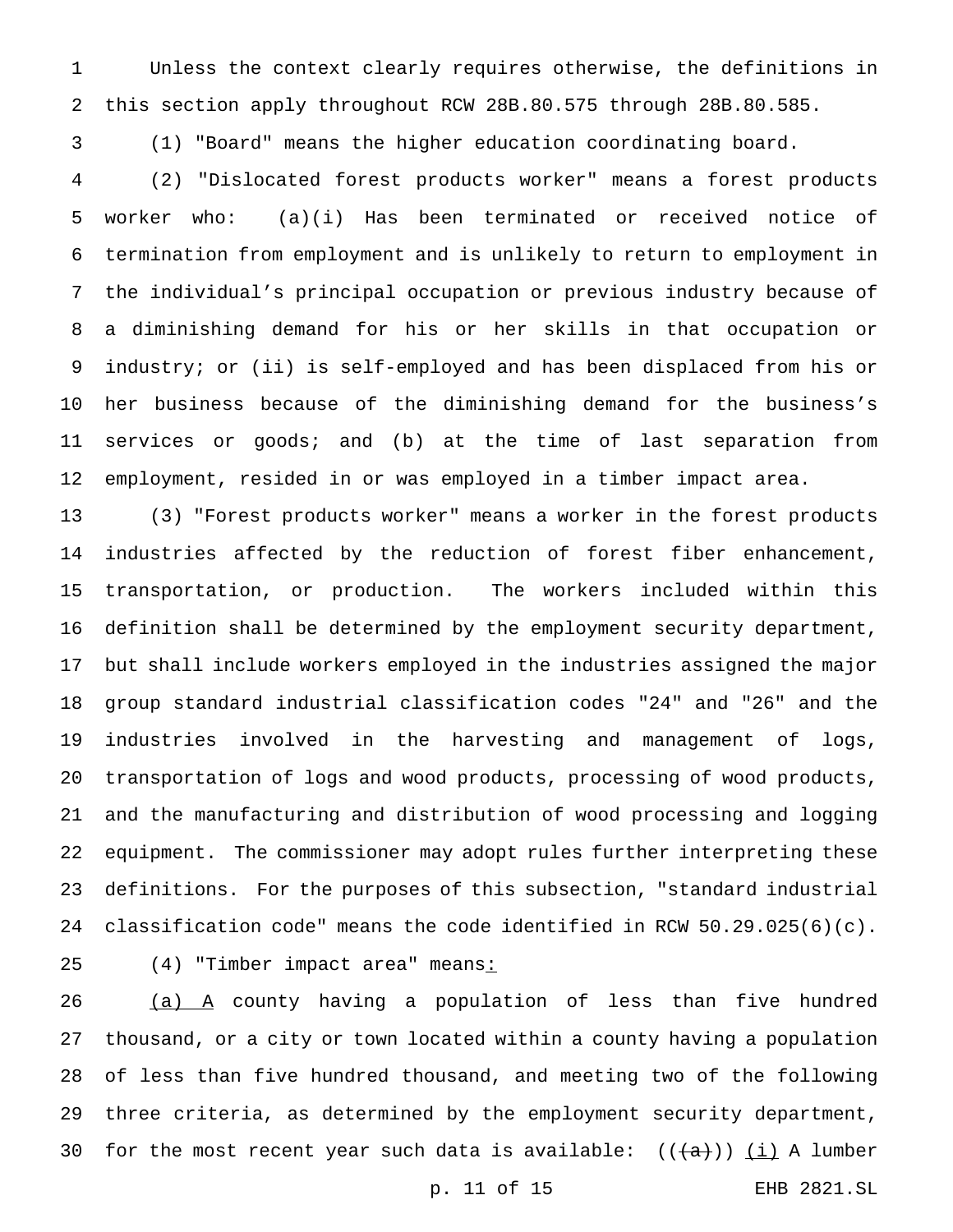and wood products employment location quotient at or above the state 2 average;  $((+b))$   $(i)$  projected or actual direct lumber and wood products job losses of one hundred positions or more, except counties having a population greater than two hundred thousand but less than five hundred thousand must have direct lumber and wood products job 6 losses of one thousand positions or more; or  $((+e))$  (iii) an annual 7 unemployment rate twenty percent or more above the state average; or (b) Additional communities as the economic recovery coordinating board, established in RCW 43.31.631, designates based on a finding by the board that each designated community is socially and economically 11 integrated with areas that meet the definition of a timber impact area 12 under (a) of this subsection.

 **Sec. 7.** RCW 70.47.115 and 1991 c 315 s 22 are each amended to read as follows:

 (1) The administrator, when specific funding is provided and where 16 feasible, shall make the basic health plan available ((to dislocated 17 forest products workers and their families)) in timber impact areas. The administrator shall prioritize making the plan available under this section to the timber impact areas meeting the following criteria, as determined by the employment security department: (a) A lumber and wood products employment location quotient at or above the state average; (b) a direct lumber and wood products job loss of one hundred positions or more; and (c) an annual unemployment rate twenty percent above the state average.

25 (2) ((<del>Dislocated forest products workers</del>)) Persons assisted under this section shall meet the requirements of enrollee as defined in RCW 70.47.020(4).

28 (3) For purposes of this section,  $((a)$  "dislocated forest products 29 worker" means a forest products worker who: (i)(A) Has been terminated EHB 2821.SL p. 12 of 15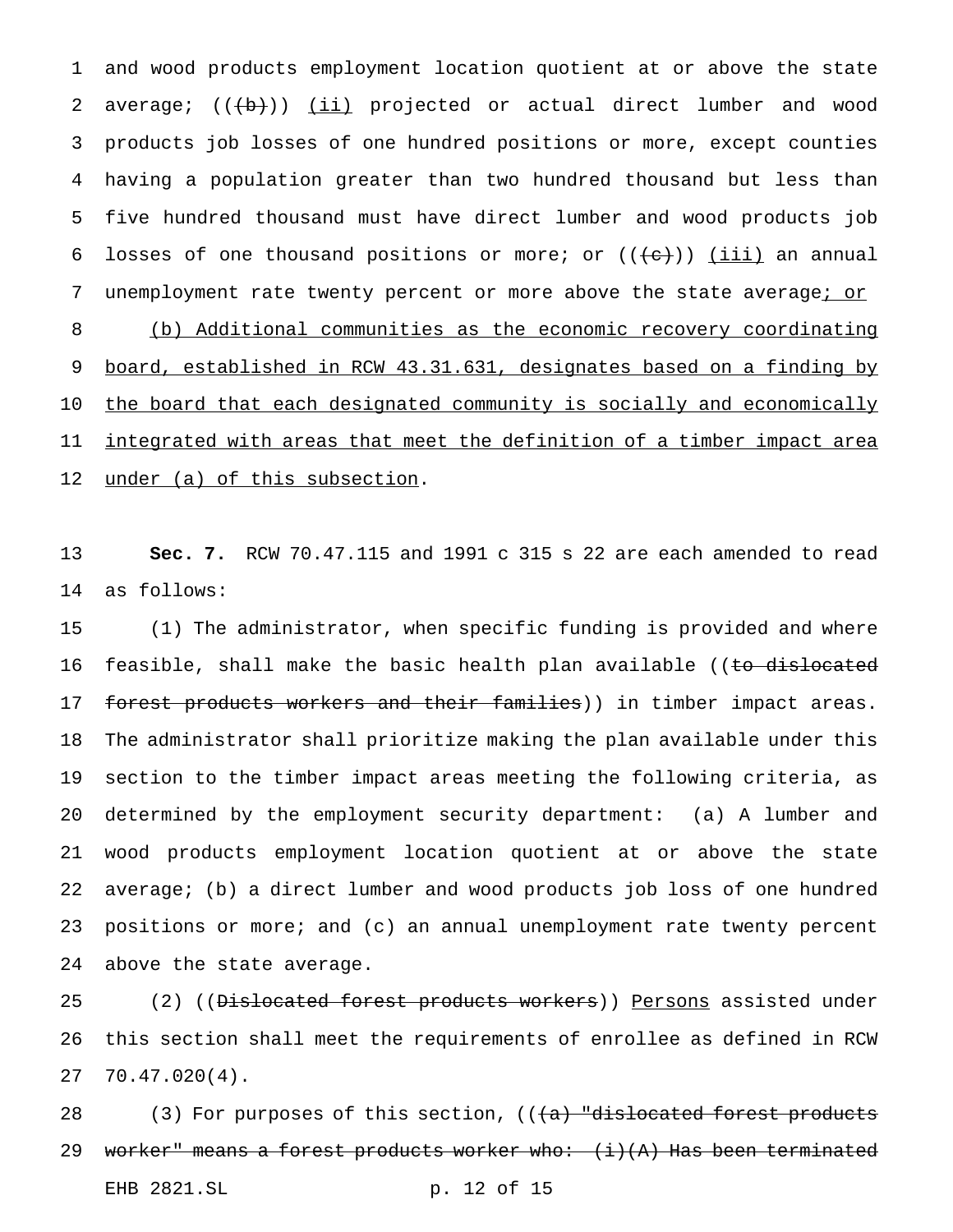1 or received notice of termination from employment and is unlikely to 2 return to employment in the individual's principal occupation or 3 previous industry because of a diminishing demand for his or her skills 4 in that occupation or industry; or (B) is self-employed and has been 5 displaced from his or her business because of the diminishing demand 6 for the business's services or goods; and (ii) at the time of last 7 separation from employment, resided in or was employed in a timber 8 impact area; (b) "forest products worker" means a worker in the forest 9 products industries affected by the reduction of forest fiber 10 enhancement, transportation, or production. The workers included 11 within this definition shall be determined by the employment security 12 department, but shall include workers employed in the industries 13 a<del>ssigned the major group standard industrial classification codes "24"</del> 14 and "26" and the industries involved in the harvesting and management 15 of logs, transportation of logs and wood products, processing of wood 16 products, and the manufacturing and distribution of wood processing and 17 <del>logging equipment.</del>

18 The commissioner may adopt rules further interpreting these 19 definitions. For the purposes of this subsection, "standard industrial 20 classification code" means the code identified in RCW  $50.29.025(6)(c)$ ; 21  $\text{and}$   $\text{c})$ ) "timber impact area" means:

22 (a) A county having a population of less than five hundred thousand, or a city or town located within a county having a population of less than five hundred thousand, and meeting two of the following three criteria, as determined by the employment security department, for the most recent year such data is available: (i) A lumber and wood products employment location quotient at or above the state average; (ii) projected or actual direct lumber and wood products job losses of one hundred positions or more, except counties having a population greater than two hundred thousand but less than five hundred thousand

p. 13 of 15 EHB 2821.SL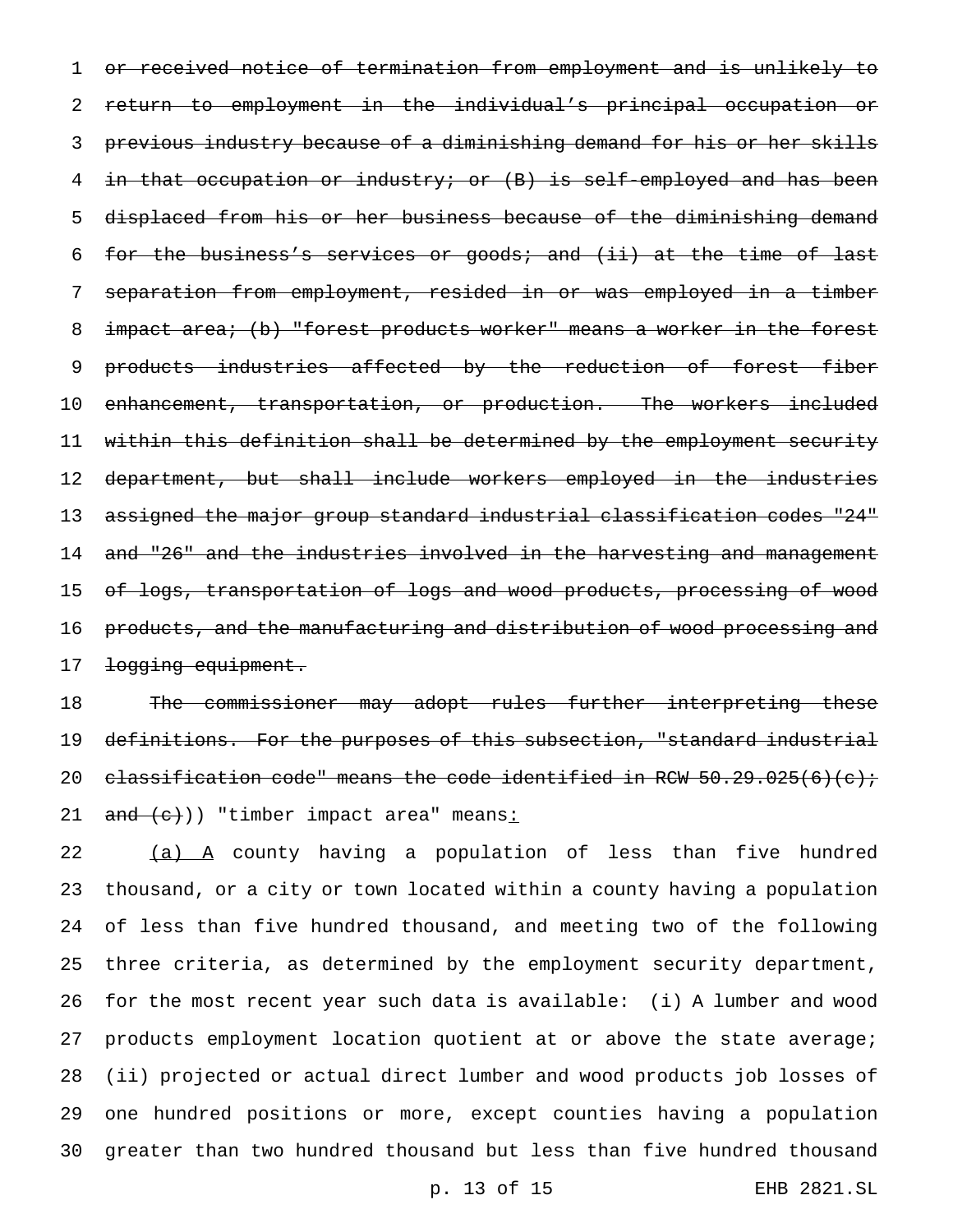must have direct lumber and wood products job losses of one thousand positions or more; or (iii) an annual unemployment rate twenty percent 3 or more above the state average; or

 (b) Additional communities as the economic recovery coordinating board, established in RCW 43.31.631, designates based on a finding by the board that each designated community is socially and economically integrated with areas that meet the definition of a timber impact area under (a) of this subsection.

 **Sec. 8.** 1991 c 314 s 26 (uncodified) is amended to read as follows:

 (1) For the period beginning July 1, 1991, and ending June 30, 1993, in timber impact areas the public works board may award low- interest or interest-free loans to local governments for construction of new public works facilities that stimulate economic growth or diversification.

16 (2) For the purposes of this section and section 27 ((of this 17  $act)$ , chapter 314, Laws of 1991:

18 (a) "Public facilities" means bridge, road and street, domestic 19 water, sanitary sewer, and storm sewer systems.

20 (b) "Timber impact area" means:

 $\{i\}$  A county having a population of less than five hundred 22 thousand, or a city or town located within a county having a population of less than five hundred thousand, and meeting two of the following 24 three criteria, as determined by the employment security department, 25 for the most recent year such data is available:  $((i))$  (A) A lumber and wood products employment location quotient at or above the state 27 average;  $((+i+))$   $(B)$  projected or actual direct lumber and wood products job losses of one hundred positions or more, except counties having a population greater than two hundred thousand but less than EHB 2821.SL p. 14 of 15